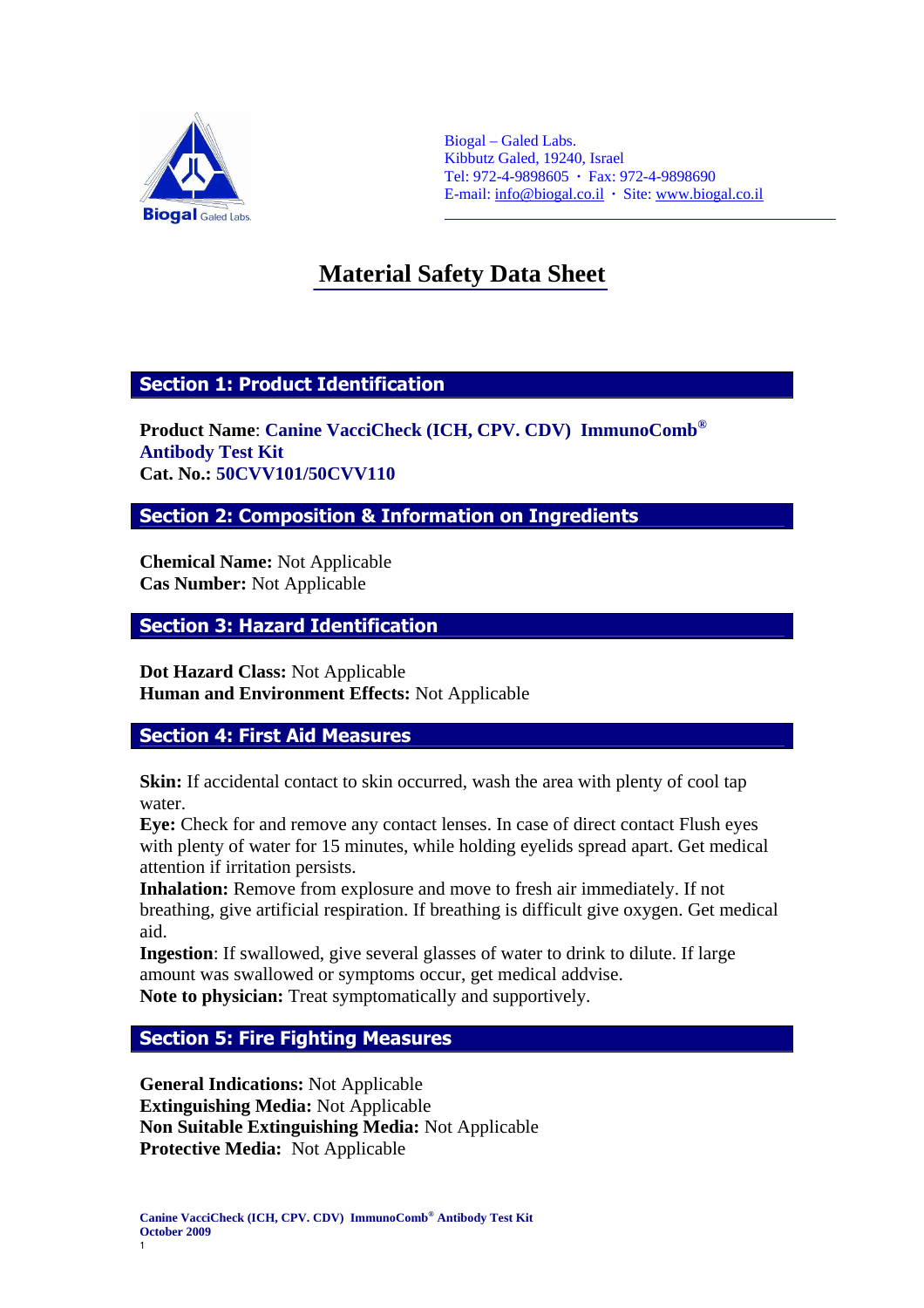# Section 6: Accidental Release Measures

Use personal protective Equipement such as latex gloves and full body gown. If some of the content was accidently released, wear suitable gloves (see section 8), absorb spilled solutions and rinse area throughly with soap and water.

# Section 7: Handling and Storage

Kit to be refrigirated at  $2-8^\circ$  C and never to be frozen. Avoid cross contamination of solutions, avoid mixing solutions from different kits and from different compartments of one kit. Avoid touching teeth of the ImmunoComb® card.

# Section 8: Exposure Controls – Personal Protection

**Respiratory Protection:** Not Applicable

**Hand Protection:** Use latex, nitrile or rubber gloves. Check gloves for leaks. Wash hands before and after using gloves.

**Eye Protection:** Not Applicable

**Skin Protection:** A full body laboratory gown is recommended while using the product.

#### Section 9: Physical & Chemical Properties

Solutions for developing plate: **Appearance, Physical state and color:** Colorless to yellowish fluide **Odor:** None **Boiling Point:** ~ 100°C **Melting Point:** Not Applicable **Evaporation Rate:** Not Applicable **Storage Conditions:** 2-8°C **Solubility in Water:** Not Applicable **Specific Gravity:** ~ 1 **PH:** 7-9 **Flash Point:** Not Applicable **Ignition Temperature:** Not Applicable **Flameable Limits:** Not Applicable

# Section 10: Stability & Reactivity

**Stability:** 15 months **Conditions to avoid:** Heating above 40° **Material to avoid:** Not Applicable **Hazardous decomposition Products:** Not Applicable

#### Section 11: Toxicological Information